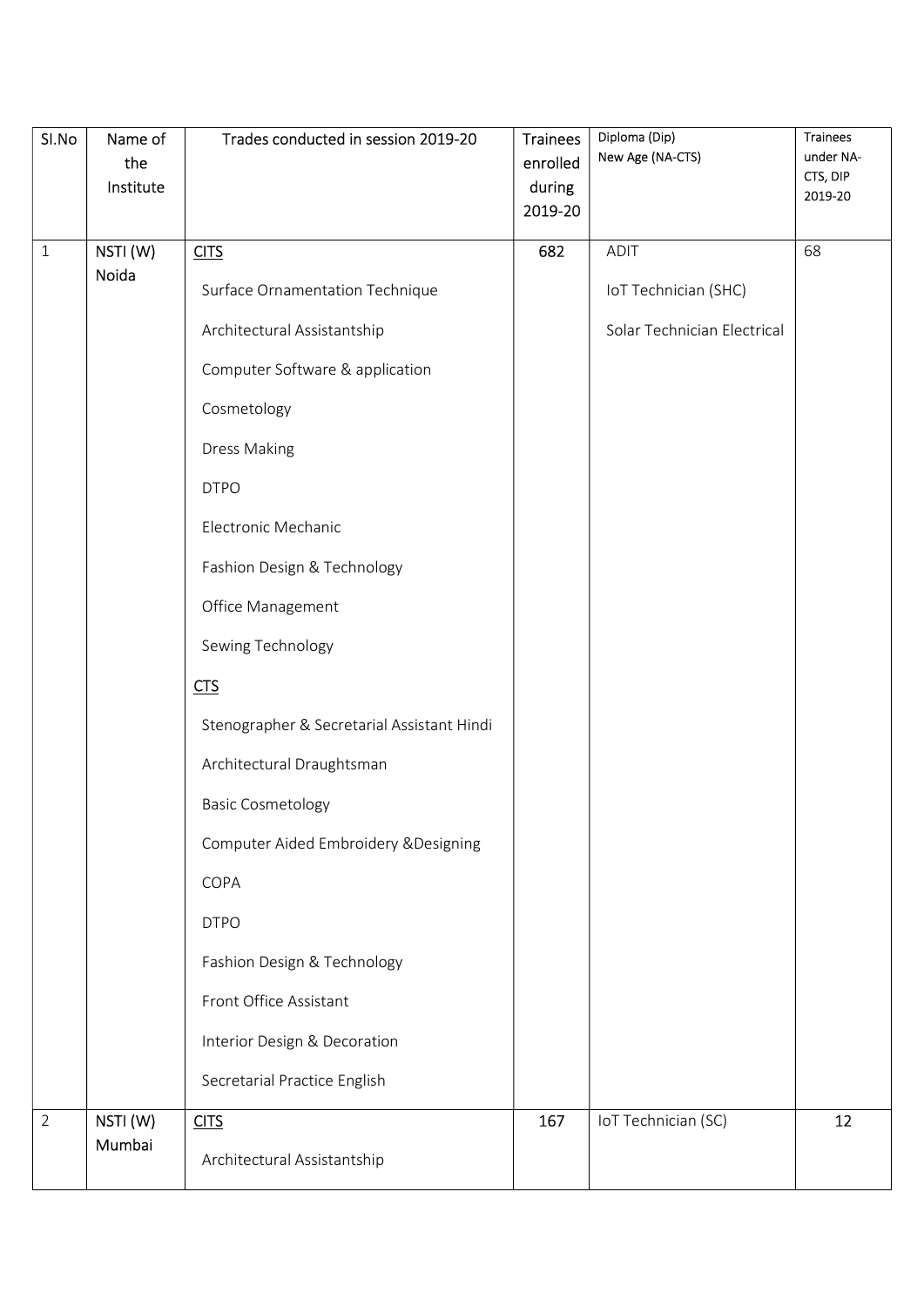|                |                        | Dress Making                    |     |                                            |
|----------------|------------------------|---------------------------------|-----|--------------------------------------------|
|                |                        | CTS                             |     |                                            |
|                |                        | Architectural Draughtsman       |     |                                            |
|                |                        | <b>Basic Cosmetology</b>        |     |                                            |
|                |                        | COPA                            |     |                                            |
|                |                        | Dress Making                    |     |                                            |
|                |                        | Electronic Mechanic             |     |                                            |
| $\mathbf{3}$   | NSTI(W)                | <b>CITS</b>                     | 187 | $\pmb{0}$                                  |
|                | Bangalore              | Computer Software & application |     |                                            |
|                |                        | <b>DTPO</b>                     |     |                                            |
|                |                        | Fashion Design & Technology     |     |                                            |
|                |                        | CTS                             |     |                                            |
|                |                        | Architectural Draughtsman       |     |                                            |
|                |                        | <b>Basic Cosmetology</b>        |     |                                            |
|                |                        | COPA                            |     |                                            |
|                |                        | <b>Dress Making</b>             |     |                                            |
|                |                        | <b>DTPO</b>                     |     |                                            |
|                |                        | Fashion Design & Technology     |     |                                            |
|                |                        | Interior Design & Decoration    |     |                                            |
| $\overline{4}$ | NSTI (W)<br>Trivandrum | CITS                            | 252 | Additive Manufacturing Technicia763D Print |
|                |                        | Architectural Assistantship     |     | <b>ADIT</b>                                |
|                |                        | Computer Software & application |     | IoT Technician (SC)                        |
|                |                        | Dress Making                    |     | Smartphone Technician Cum App Tester       |
|                |                        |                                 |     |                                            |
|                |                        | CTS                             |     |                                            |
|                |                        | Architectural Draughtsman       |     |                                            |
|                |                        | COPA                            |     |                                            |
|                |                        |                                 |     |                                            |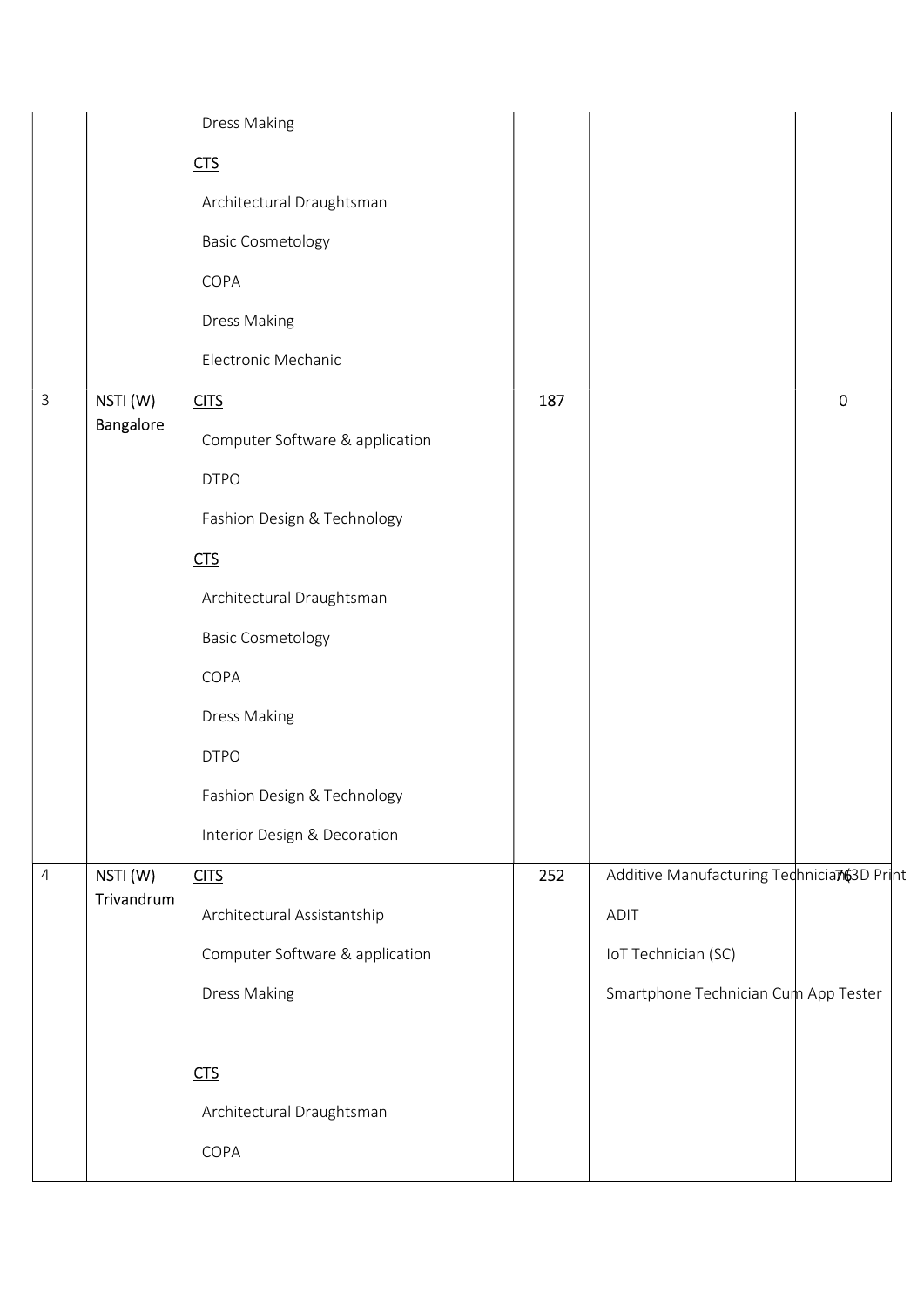|   |         | <b>Dress Making</b>                        |     |                                      |    |
|---|---------|--------------------------------------------|-----|--------------------------------------|----|
|   |         | <b>DTPO</b>                                |     |                                      |    |
|   |         | Electronic Mechanic                        |     |                                      |    |
|   |         | Secretarial Practice English               |     |                                      |    |
| 5 | NSTI(W) | CITS                                       | 377 | <b>ADIT</b>                          | 38 |
|   | Panipat | Surface Ornamentation Technique            |     | Geo Informatics Assistant            |    |
|   |         | Cosmetology                                |     |                                      |    |
|   |         | <b>Dress Making</b>                        |     |                                      |    |
|   |         | Sewing Technology                          |     |                                      |    |
|   |         | CTS                                        |     |                                      |    |
|   |         | Stenographer & Secretarial Assistant Hindi |     |                                      |    |
|   |         | <b>Basic Cosmetology</b>                   |     |                                      |    |
|   |         | Computer Aided Embroidery & Designing      |     |                                      |    |
|   |         | COPA                                       |     |                                      |    |
|   |         | <b>Dress Making</b>                        |     |                                      |    |
|   |         | Electronic Mechanic                        |     |                                      |    |
|   |         | Fashion Design & Technology                |     |                                      |    |
|   |         | Fruits & Vegetables Processing             |     |                                      |    |
|   |         | Secretarial Practice English               |     |                                      |    |
| 6 | NSTI(W) | CITS                                       | 291 | <b>ADIT</b>                          | 29 |
|   | Kolkata | Architectural Assistantship                |     | IoT Technician (SC)                  |    |
|   |         | Computer Software & application            |     | Smartphone Technician Cum App Tester |    |
|   |         | Cosmetology                                |     |                                      |    |
|   |         | <b>Dress Making</b>                        |     |                                      |    |
|   |         | Fashion Design & Technology                |     |                                      |    |
|   |         | CTS                                        |     |                                      |    |
|   |         | Architectural Draughtsman                  |     |                                      |    |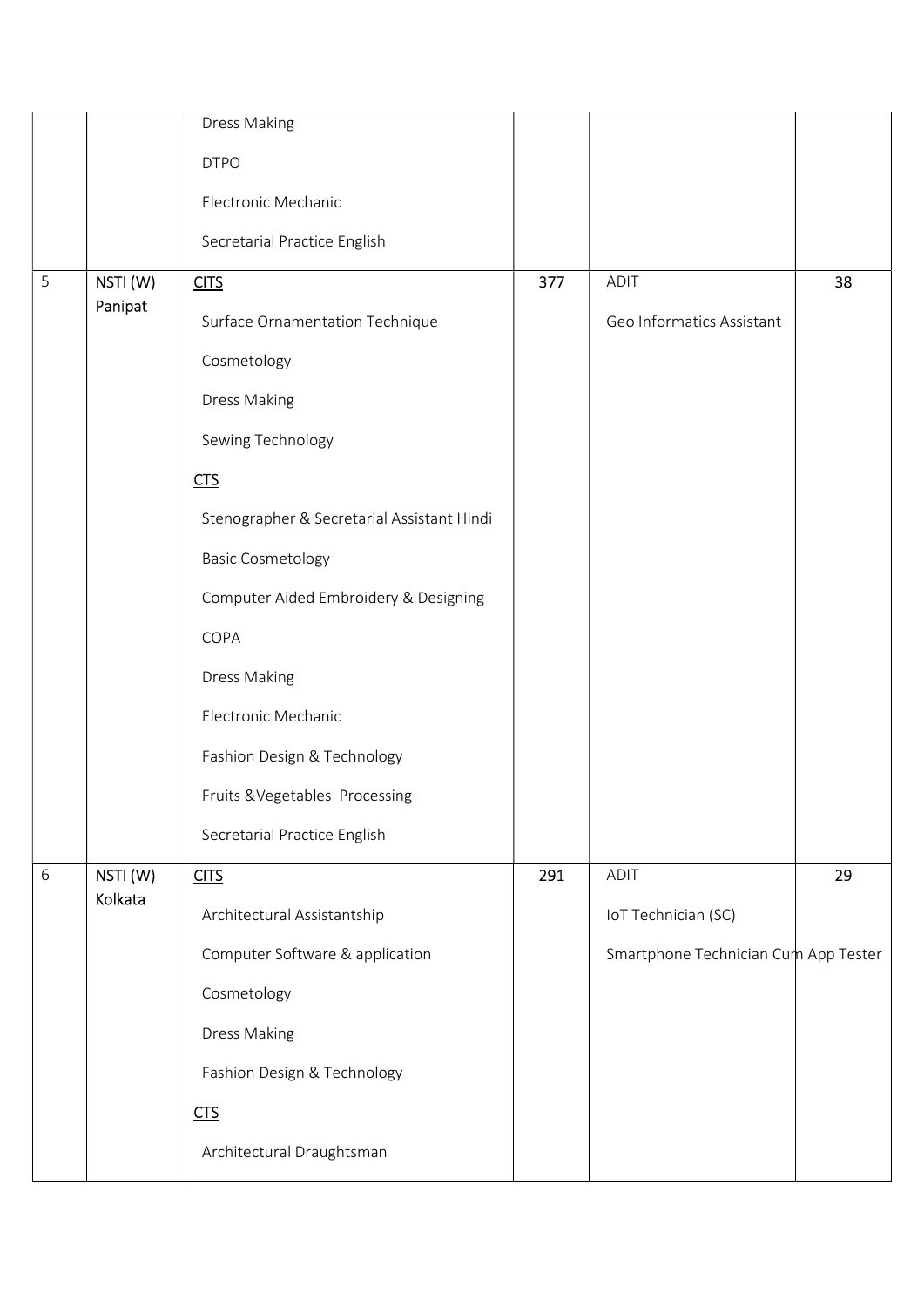|                |           | <b>Basic Cosmetology</b>                   |     |                       |    |
|----------------|-----------|--------------------------------------------|-----|-----------------------|----|
|                |           | COPA                                       |     |                       |    |
|                |           | <b>Dress Making</b>                        |     |                       |    |
|                |           | Fashion Design & Technology                |     |                       |    |
|                |           | Interior Design & Decoration               |     |                       |    |
|                |           | Secretarial Practice English               |     |                       |    |
| $\overline{7}$ | NSTI(W)   | <b>CITS</b>                                | 174 | Soil Testing and Crop | 24 |
|                | Tura      | Computer Software & application            |     | Technician            |    |
|                |           | <b>Dress Making</b>                        |     |                       |    |
|                |           | Sewing Technology                          |     |                       |    |
|                |           | CTS                                        |     |                       |    |
|                |           | Travel & Tour Assistant                    |     |                       |    |
|                |           | <b>Basic Cosmetology</b>                   |     |                       |    |
|                |           | COPA                                       |     |                       |    |
|                |           | <b>Dress Making</b>                        |     |                       |    |
|                |           | Fashion Design & Technology                |     |                       |    |
|                |           | Secretarial Practice English               |     |                       |    |
| 8              | NSTI (W)  | <b>CITS</b>                                | 532 | ADIT                  | 39 |
|                | Allahabad | Catering & Hospitality Assistant           |     | IoT Technician (SC)   |    |
|                |           | Computer Software & application            |     |                       |    |
|                |           | Cosmetology                                |     |                       |    |
|                |           | <b>Dress Making</b>                        |     |                       |    |
|                |           | Electronic Mechanic                        |     |                       |    |
|                |           | Fashion Design & Technology                |     |                       |    |
|                |           |                                            |     |                       |    |
|                |           | CTS                                        |     |                       |    |
|                |           | Stenographer & Secretarial Assistant Hindi |     |                       |    |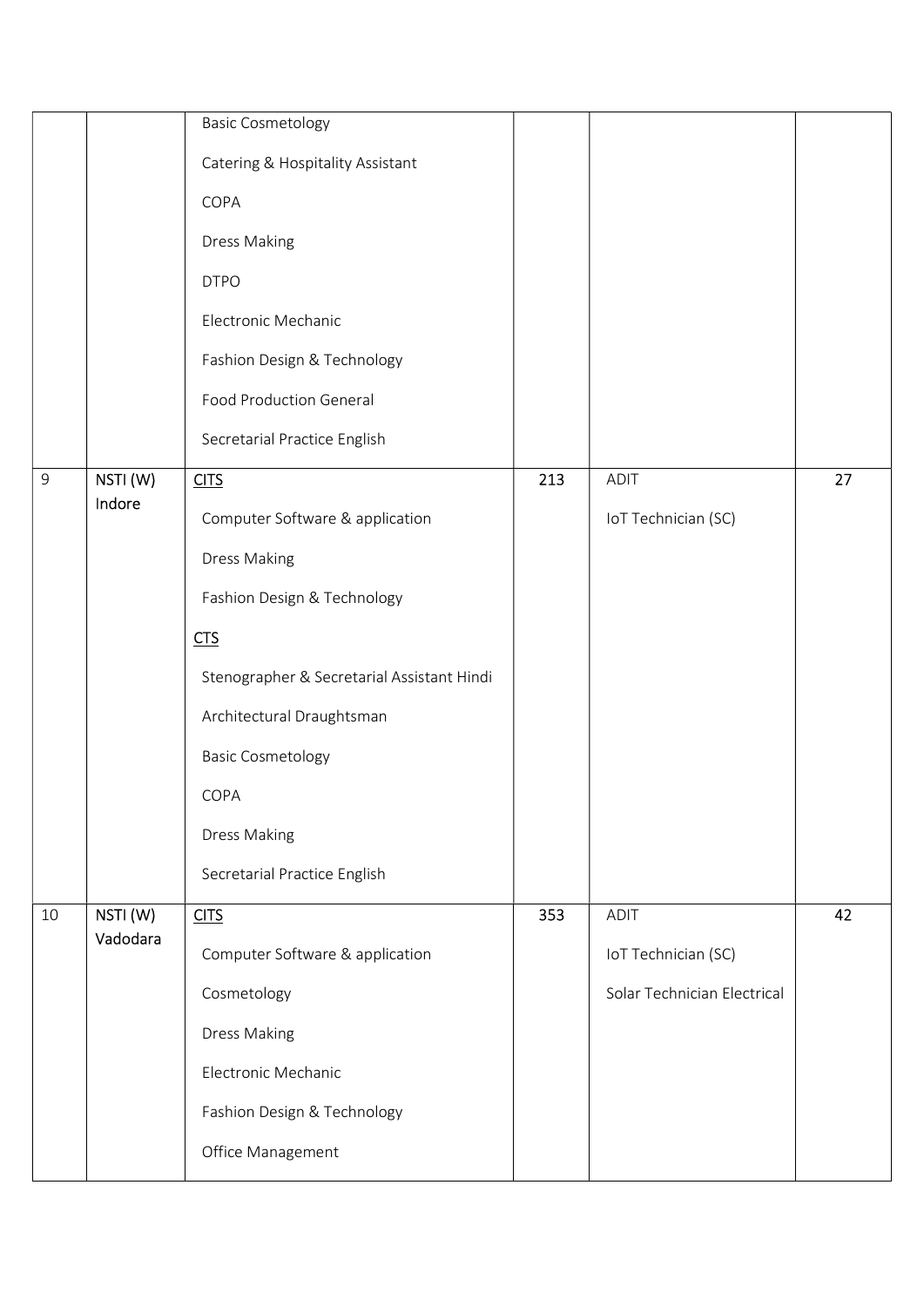|    |                   | CTS<br><b>Basic Cosmetology</b><br>Computer Aided Embroidery & Designing<br>COPA<br><b>Dress Making</b><br><b>DTPO</b><br>Fashion Design & Technology<br>Secretarial Practice English                          |     |             |
|----|-------------------|----------------------------------------------------------------------------------------------------------------------------------------------------------------------------------------------------------------|-----|-------------|
| 11 | NSTI(W)<br>Jaipur | CITS<br>Architectural Assistantship<br>Computer Software & application<br>Cosmetology<br>Dress Making<br>Fashion Design & Technology<br>Office Management English<br>Office Management Hindi                   | 456 | $\mathbf 0$ |
|    |                   | CTS<br>Stenographer & Secretarial Assistant Hindi<br>Architectural Draughtsman<br><b>Basic Cosmetology</b><br>Draughtsman Civil<br>Dress Making<br>Fashion Design & Technology<br>Secretarial Practice English |     |             |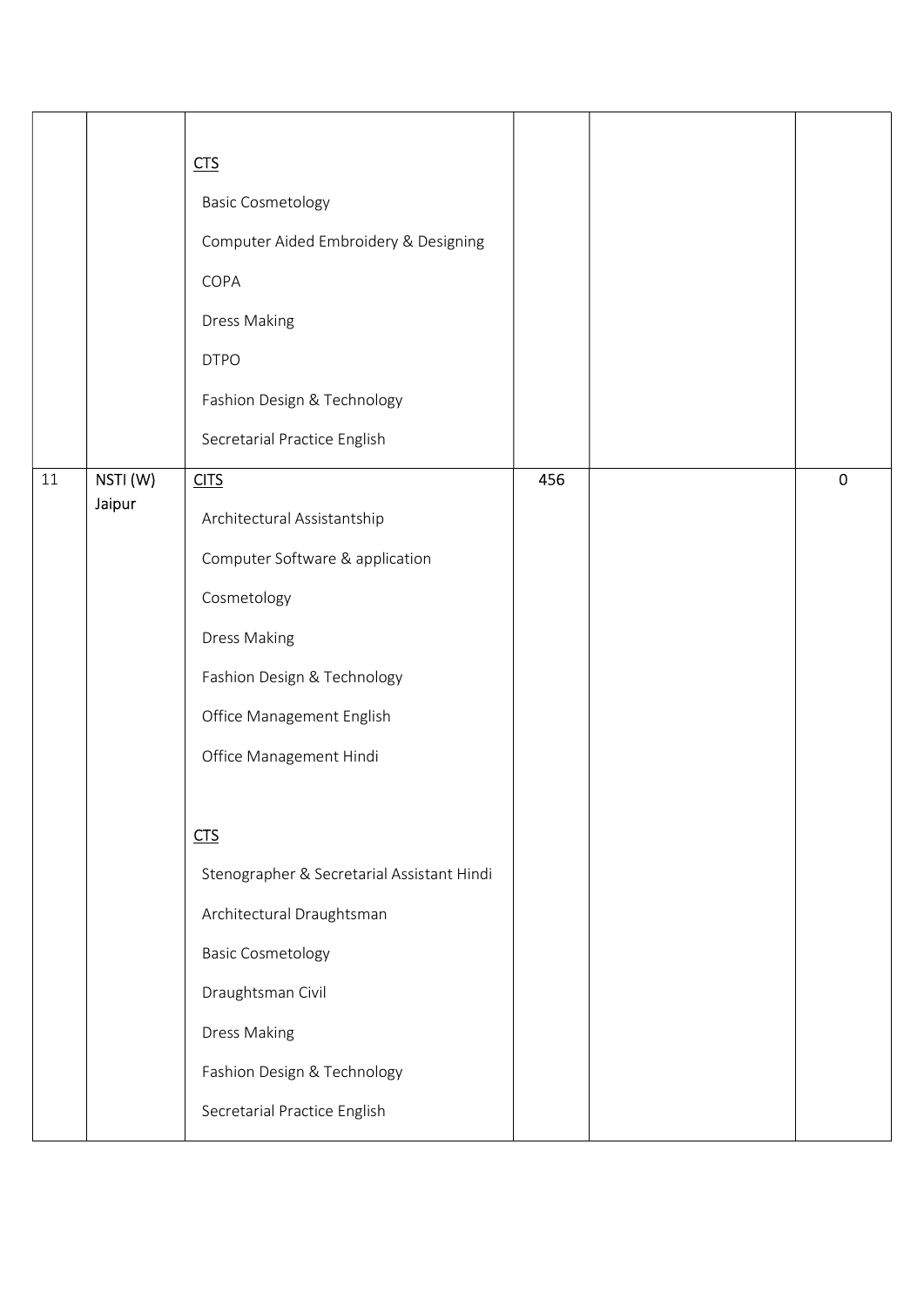| 12 | NSTI(W)<br>Shimla | CITS                                             | 127 |                     | $\mathbf 0$ |
|----|-------------------|--------------------------------------------------|-----|---------------------|-------------|
|    |                   | Draughtsman Civil<br>Fashion Design & Technology |     |                     |             |
|    |                   | CTS                                              |     |                     |             |
|    |                   | Stenographer & Secretarial Assistant English     |     |                     |             |
|    |                   | <b>DTPO</b>                                      |     |                     |             |
|    |                   | Fashion Design & Technology                      |     |                     |             |
| 13 | NSTI(W)<br>Mohali | CITS                                             | 83  |                     |             |
|    |                   | Cosmetology                                      |     |                     |             |
|    |                   | Fashion Design & Technology                      |     |                     |             |
|    |                   |                                                  |     |                     |             |
|    |                   | CTS                                              |     |                     |             |
|    |                   | <b>Basic Cosmetology</b>                         |     |                     |             |
|    |                   | Fashion Design & Technology                      |     |                     |             |
| 14 | NSTI(W)<br>Trichy | CTS                                              | 37  | IoT Technician (SC) | 11          |
|    |                   | Fashion Design & Technology                      |     |                     |             |
|    |                   | Secetarial Practice English                      |     |                     |             |
| 15 | NSTI (W)          | CTS                                              | 32  |                     | $\pmb{0}$   |
|    | Agartala          | <b>Basic Cosmetology</b>                         |     |                     |             |
|    |                   | Dress Making                                     |     |                     |             |
|    |                   | Secretarial Practice English                     |     |                     |             |
| 16 | NSTI(W)<br>Patna  | CITS                                             | 37  | IoT Technician (SC) | 19          |
|    |                   | Electronic Mechanic                              |     |                     |             |
|    |                   | CTS                                              |     |                     |             |
|    |                   | Electronic Mechanic                              |     |                     |             |
| 17 | NSTI(W)           | CTS                                              | 12  |                     | $\mathbf 0$ |
|    | Goa               | <b>Basic Cosmetology</b>                         |     |                     |             |